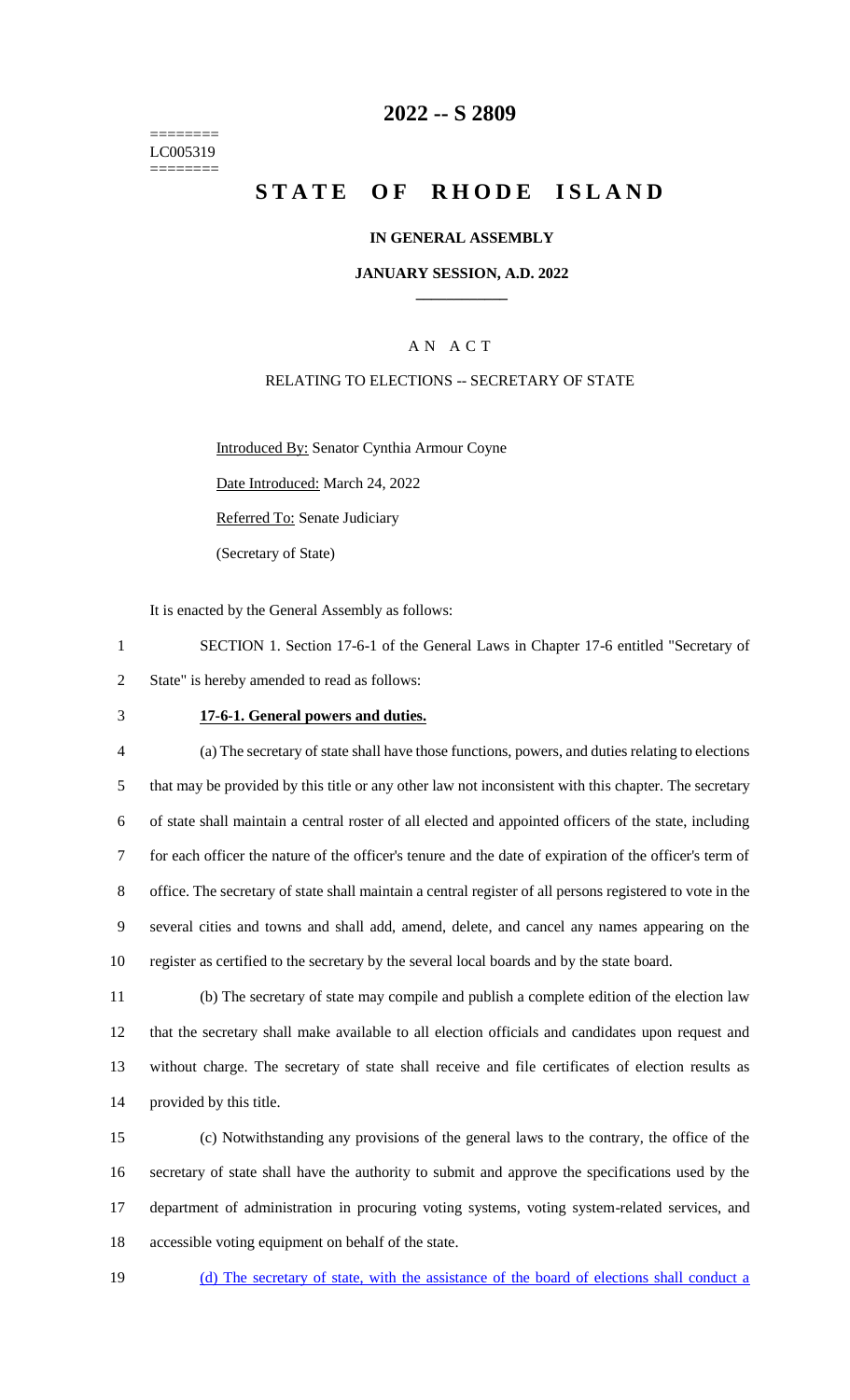cybersecurity assessment of election systems and facilities. The cybersecurity assessment shall 2 include an assessment of the voter registration system, voting equipment, mechanisms to transmit election results, electronic poll books, and security of facilities. SECTION 2. Chapter 17-6 of the General Laws entitled "Secretary of State" is hereby amended by adding thereto the following sections: **17-6-1.4. Election systems cybersecurity review board.**  (a) The secretary of state shall establish an election systems cybersecurity review board. The review board shall be comprised of the secretary of state, or designee, the executive director of the board of elections, or designee, the executive director of the Rhode Island League of Cities 10 and Towns, or designee, a representative from the Rhode Island national guard, a representative 11 from the Rhode Island state police, and a representative from the Rhode Island division of information technology. (b) The secretary of state, or designee, shall serve as chairperson of the review board. (c) It shall be the duty of the election systems cybersecurity review board to review the 15 assessments conducted by the board of elections and department of state and also to procure a third-16 party assessment of the election systems. The review board will provide a security analysis of the 17 election systems and election facilities and shall issue a report based on its assessment with any 18 recommendations to improve the cybersecurity of the election systems and election facilities. 19 (d) The secretary of state shall adopt rules defining classes of protected election data and establish best practices for identifying and reducing risk to the electronic use, storage, and 21 transmission of election data and the security of election systems. (e) The cybersecurity review board shall issue a report no later than two (2) months prior 23 to a statewide primary election referenced in § 17-15-1. **17-6-14. Cybersecurity training for local boards of canvassers.**  The secretary of state shall offer training annually regarding cybersecurity best practices 26 to local boards of canvassers. SECTION 3. Chapter 42-7 of the General Laws entitled "Executive Department" is hereby amended by adding thereto the following section: **42-7-9. Cybersecurity incident response group.**  (a) The governor shall establish a cybersecurity incident response group, which shall include the superintendent of the Rhode Island state police, or designee, the adjutant general of the Rhode Island national guard, or designee, the director of the Rhode Island division of information technology, or designee, the director of the Rhode Island emergency management agency, or designee, executive director of the Rhode Island League of Cities and Towns, or designee and the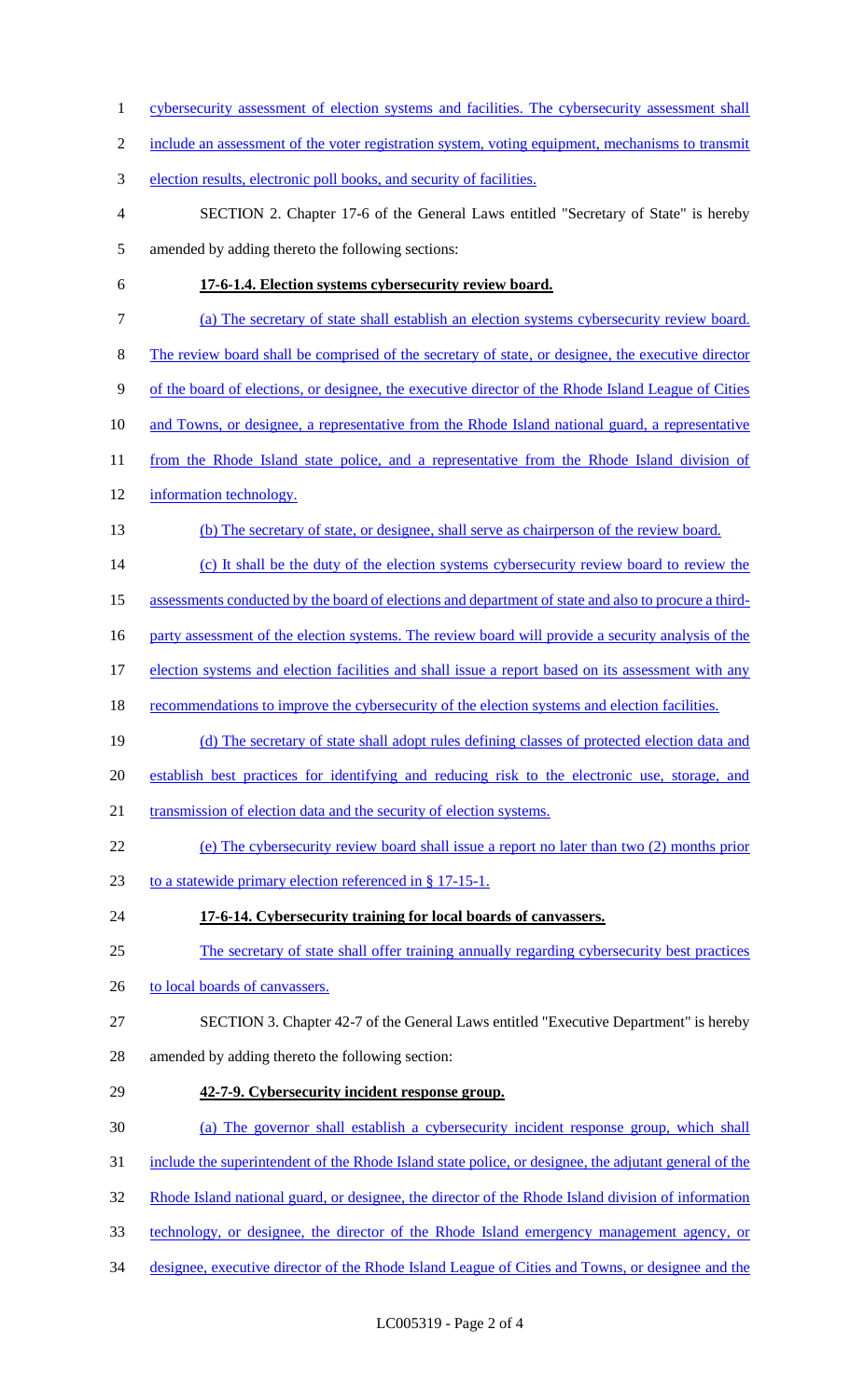- 1 secretary of state, or designee.
- 2 (b) The cybersecurity incident response group shall:
- 3 (1) Establish communication protocols in the event of a breach of cybersecurity in any
- 4 agency or public body. The protocols shall include, but not be limited to:
- 5 (i) A list of potential cybersecurity breaches that would require reporting;
- 6 (ii) State and local entities covered within the communication plan;
- 7 (iii) Mechanisms to communicate a cybersecurity breach in a timely manner to members
- 8 of the public and other relevant parties who may be affected by the breach; and
- 9 (iv) Primary contact at each agency or public body.
- 10 (c) The cybersecurity incident response group shall also establish long-term policy
- 11 planning and goals for the state and municipalities regarding evolving cybersecurity threats and
- 12 how to address them in a coordinated manner.
- 13 (d) The cybersecurity incident response group shall be subject to chapter 46 of title 42,
- 14 ("open meetings"), and chapter 2 of title 38, ("access to public records").
- 15 SECTION 4. This act shall take effect upon passage.

======== LC005319 ========